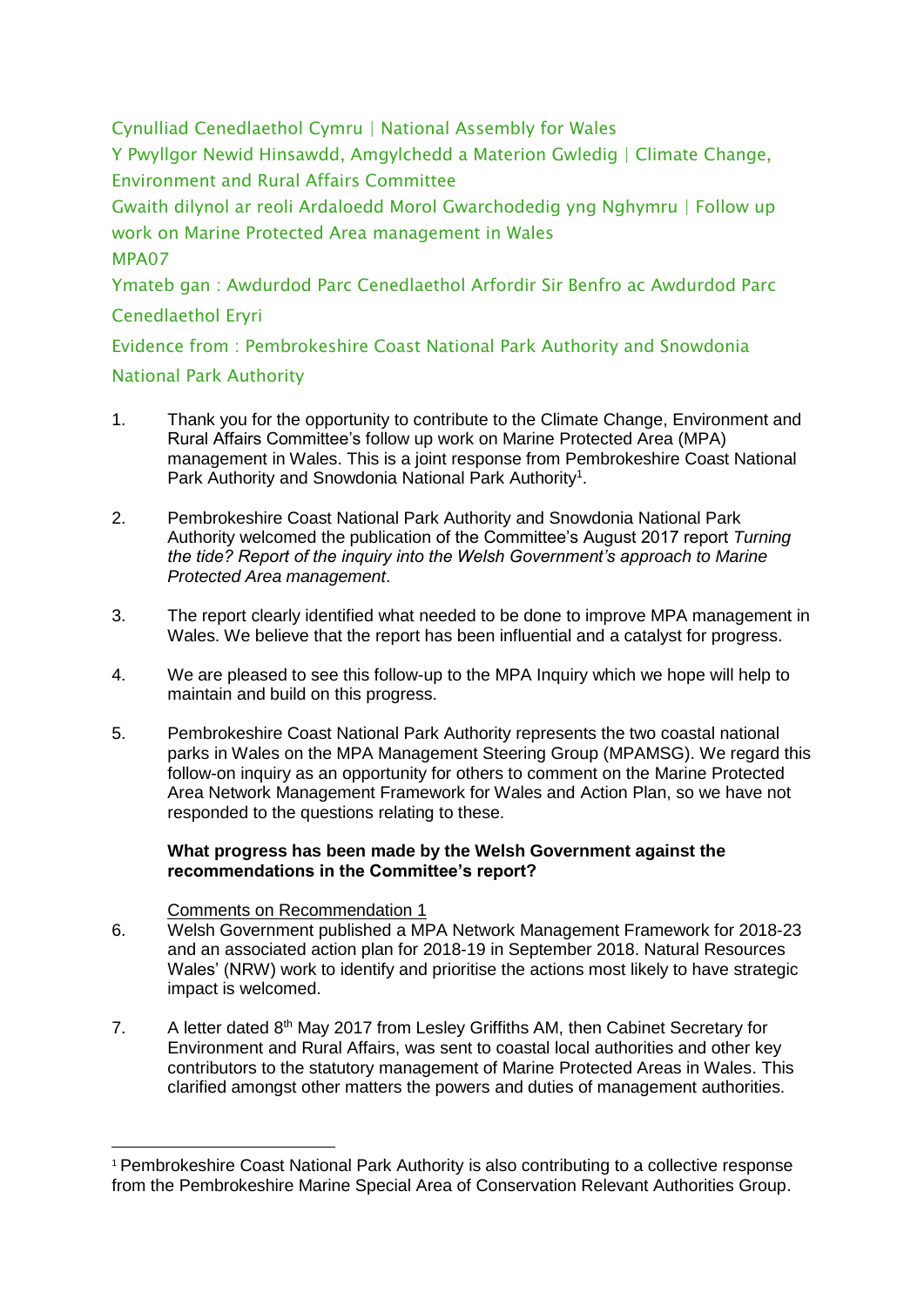8. These materials provide a basis for management authorities to become actively engaged in MPA management. However, it is our opinion that a stronger steer is needed if they are to fulfil their duties and responsibilities adequately.

# Comments on Recommendation 2

- 9. In 2015 the MPAMSG consulted stakeholders on four options for MPA site management. Responses showed a clear preference for a local approach with seven management areas.
- 10. MPAMSG members took two options forward for further assessment:
	- Option 2 a local approach with seven management areas
	- Option 5 four management areas with more than one officer, depending on the area's needs.
- 11. MPAMSG meeting minutes for 27th January 2016 note that *"a full time post at each of the current seven areas was the preferred option; however, a part-time post would be more practical and affordable. Group members expressed concerns over the enlargement of areas. It was suggested that when locality was lost, local authorities were less likely to support the areas."*
- 12. It is the opinion of PCNPA and SNPA that Welsh Government (directly or via NRW) should provide the principal core funding for MPA site management, including EMS officer posts, with relevant authorities continuing to make additional contributions. Pembrokeshire Coast and Snowdonia National Park authorities are committed as relevant authorities to reducing pressures on and improving the state of MPAs via the RAG model.
- 13. In conclusion regarding Recommendation 2, there has been a consultation and evaluation of management options, but proposals for funding an area-based approach, with each management area having a dedicated officer, have not yet been brought forward.
- 14. We note that the two Special Areas of Conservation (SAC) for harbour porpoise in Welsh waters (designated in February 2019) were consulted on in 2016 and were submitted to the European Commission for approval on 30 January 2017. This process would have largely post-dated the MPAMSG discussions above. The local approach preferred by stakeholders would need to consider and reflect the two new (February 2019) additions to the MPA network.

# Comments on Recommendation 3

**.** 

- 15. Visit Wales' 2018 *Year of the Sea* provided a good platform for awareness-raising. European Marine Site (EMS) officers have also capitalised on the public concern about marine plastic and worked with businesses to identify opportunities for reducing single-use plastics and to celebrate successes.
- 16. We regard public awareness-raising of MPAs as an ongoing task. EMS officers have key roles in awareness-raising locally (residents and visitors $2$ ) and in communicating the importance of MPAs within the wider network.

 $2$  A 2013 study estimated the Gross Value Added by marine recreation in a 92km $^2$  area around the St David's peninsula at £17.8m (conservative). [http://www.walesactivitymapping.org.uk/wp-content/uploads/2013/07/Wales-Activity-](http://www.walesactivitymapping.org.uk/wp-content/uploads/2013/07/Wales-Activity-Mapping-Economic-Valuation-of-Marine-Recreation-Activity_Non-Tech-Summary-Nov-2013.pdf)[Mapping-Economic-Valuation-of-Marine-Recreation-Activity\\_Non-Tech-Summary-Nov-](http://www.walesactivitymapping.org.uk/wp-content/uploads/2013/07/Wales-Activity-Mapping-Economic-Valuation-of-Marine-Recreation-Activity_Non-Tech-Summary-Nov-2013.pdf)[2013.pdf](http://www.walesactivitymapping.org.uk/wp-content/uploads/2013/07/Wales-Activity-Mapping-Economic-Valuation-of-Marine-Recreation-Activity_Non-Tech-Summary-Nov-2013.pdf)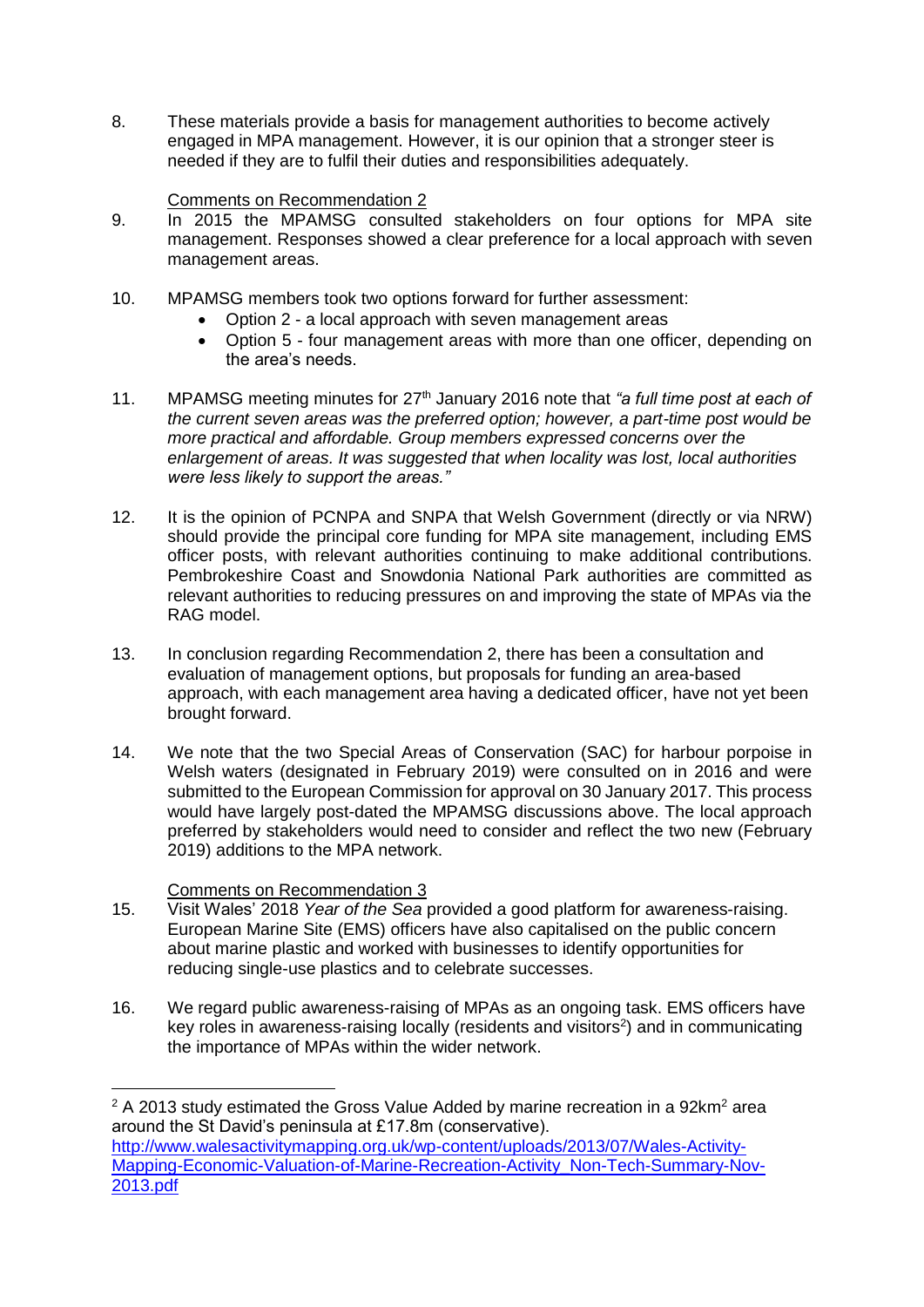# Comments on Recommendation 4

- 17. Natural Resources Wales and partner organisations have identified and prioritised the unregulated activities with the greatest actual or potential adverse impact on the condition of features within Wales' Natura 2000 sites, with a view to implementing effective management to mitigate their impacts (May 2018). We welcome this work as a basis for managing threats common to many MPAs.
- 18. We welcome the five new fisheries protection vessels which we hope will effectively protect Welsh waters and Wales' fishing industry from illegal fishing activity. We hope that the vessels will also help ensure that fishing activities within MPAs are compatible with site features.

#### **Has the management of Welsh seas received sufficient resource and strategic direction?**

- 19. We understand that Welsh Government's Marine and Fisheries Department has been allocated additional resources which have contributed to strategic MPA work and to funding actions identified in the 2018-2019 Action Plan. We warmly welcome this, and Welsh Government's vessel replacement programme. We also welcome the Welsh Government / Natural Resources Wales *Assessing Welsh Fishing Activities Project*. We see a clear complementarity between such network-level effort and siteand feature-specific collaboration - which also increases network integrity.
- 20. We warmly welcome Welsh Government's Enabling Natural Resources and Well-Being in Wales funding, and suggest that it or successor schemes should include marine project proposals in future.
- 21. Overall, it is our opinion that resources are insufficient to meet the tasks required for improvement given the state of MPA features. Therefore we wish to repeat the suggestion that Welsh Government (directly or via NRW) should provide core funding for MPA site management, including EMS officer posts, with relevant authorities making additional contributions. There are also opportunities to redesign policy in ways that would reduce some pressures on MPAs. We mention these briefly below.

# **How has the condition of Wales' MPAs changed?**

- 22. We welcome the publication by NRW of indicative site condition assessments in 2018; monitoring is a cornerstone of management and NRW must have sufficient resources to provide timely monitoring data and conservation advice.
- 23. The results of the indicative assessments are of great concern. For example, 9 of the 15 features evaluated in Pembrokeshire Marine SAC are in unfavourable condition, as are 7 of the 12 features evaluated in Pen Llŷn a`r Sarnau SAC. There is only low to medium confidence in the assessment of the 4 features identified as in favourable condition in Pen Llŷn a`r Sarnau SAC. In our view, insufficient progress has been made on the UK Marine Policy Statement commitment and the high level marine objective to live within environmental limits<sup>3</sup>.

**<sup>.</sup>** <sup>3</sup> "Biodiversity is protected, conserved and where appropriate recovered and loss has been halted; healthy marine and coastal habitats occur across their natural range and are able to support strong, biodiverse biological communities and the functioning of healthy, resilient and adaptable marine ecosystems; our oceans support viable populations of representative, rare, vulnerable, and valued species."